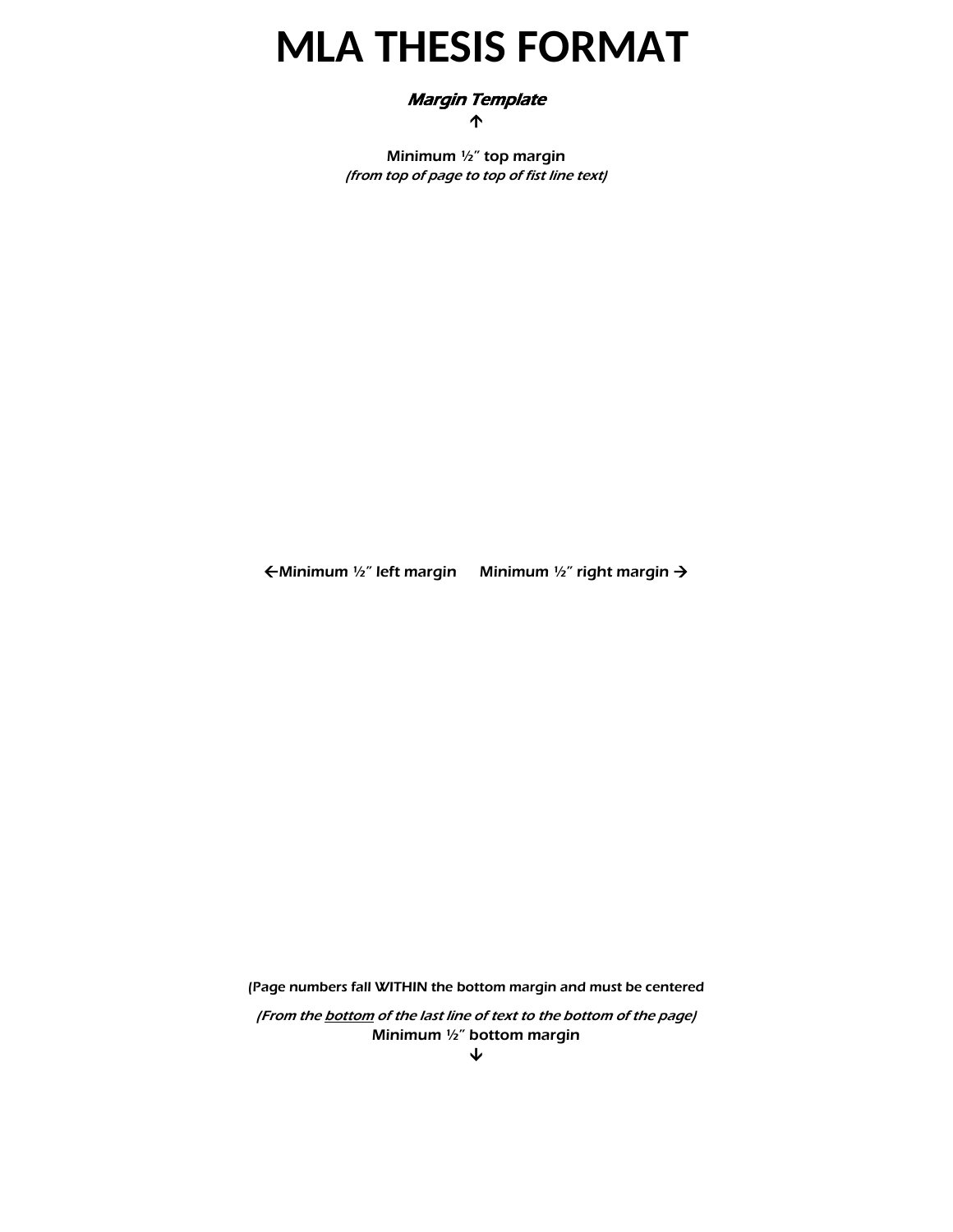## Format for Abstract

**MAJOR** 

(All caps, underlined, right justified, one inch from top of page. DO NOT precede Program name with the words "Department of"). \*See pages 29-30 for the list of majors

(Set line spacing to double spacing after Title)

Final title of dissertation, upper/lower case, single-spaced, centered

Your name, upper/lower case, centered

Dissertation (or Thesis) under the direction of Professor (Full Name) (Underlined, centered, upper/lower case, double space to text, no page numbers)

**TEXT** 

(Double spaced)

Approved \_\_\_\_\_\_\_\_\_\_\_\_\_\_\_\_\_\_\_\_\_\_\_\_\_\_\_\_\_\_\_\_\_\_\_\_\_\_\_\_\_\_\_\_\_\_\_\_ Date\_\_\_\_\_\_\_\_\_\_\_\_\_\_

Type full name of Dissertation (or Thesis) director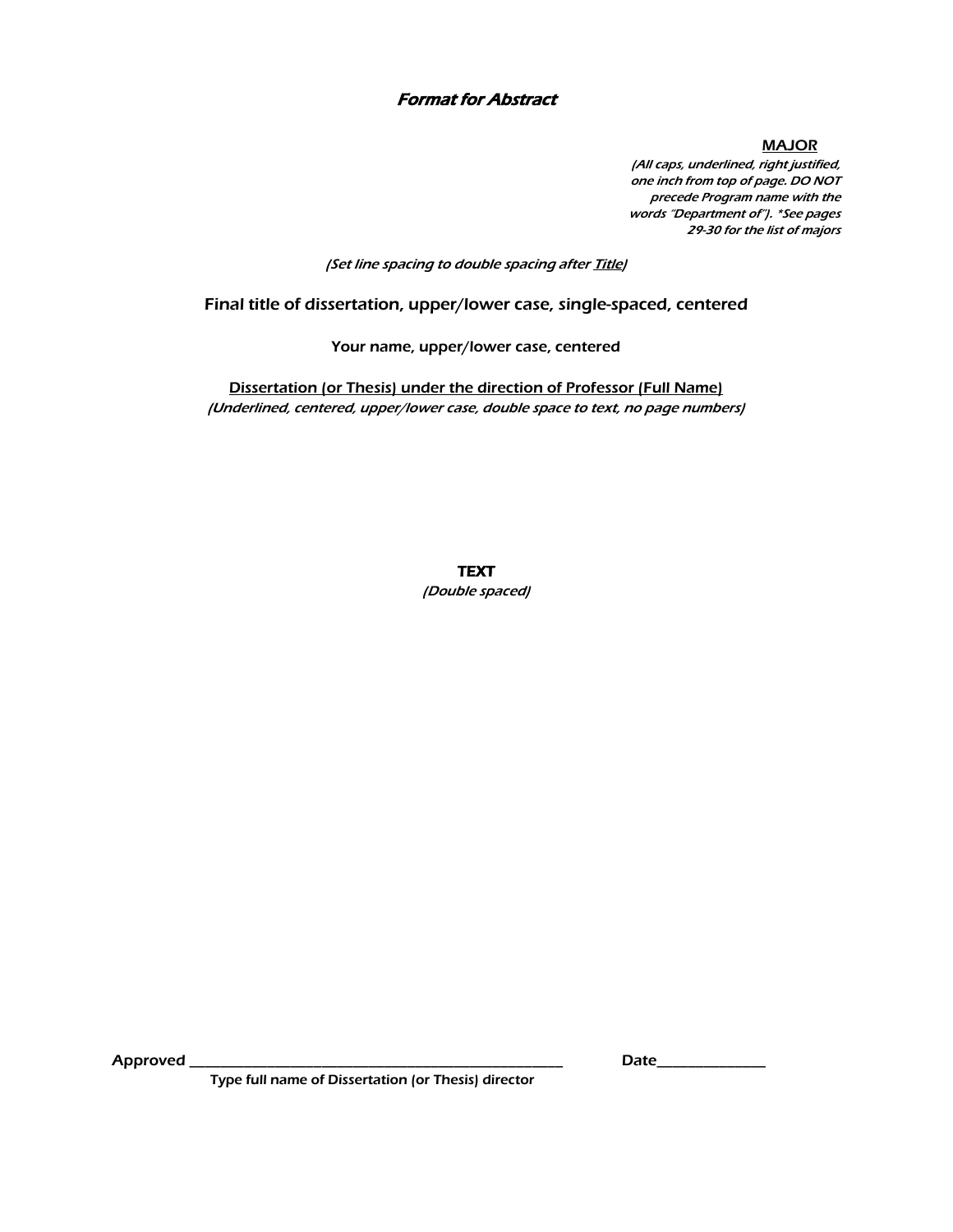### Format for Title Page

Title of dissertation, upper/lower case, single-spaced, centered (One inch from top of page to top of title)

(Spacing will vary depending on length of the title of thesis or dissertation)

By

Your Name (The following five lines must be included in this exact format)

Dissertation (or Thesis)

Submitted to the Faculty of the

Graduate School of Vanderbilt University

in partial fulfillment of the requirements

for the degree of

DOCTOR OF PHILOSOPHY

in

Major (Refer to pages 29-30)

Month, Year

\*IMPORTANT: The month will always be either May, August, or December This is your actual GRADUATION semester, not your thesis or defense semester

Nashville, Tennessee

| Approved: (Original signatures of committee members) | Date: |
|------------------------------------------------------|-------|
| (Typed member's full name under each signature line) |       |
| (Typed member's full name under each signature line) |       |
| (Typed member's full name under each signature line) |       |
| (Typed member's full name under each signature line) |       |
| (Typed member's full name under each signature line) |       |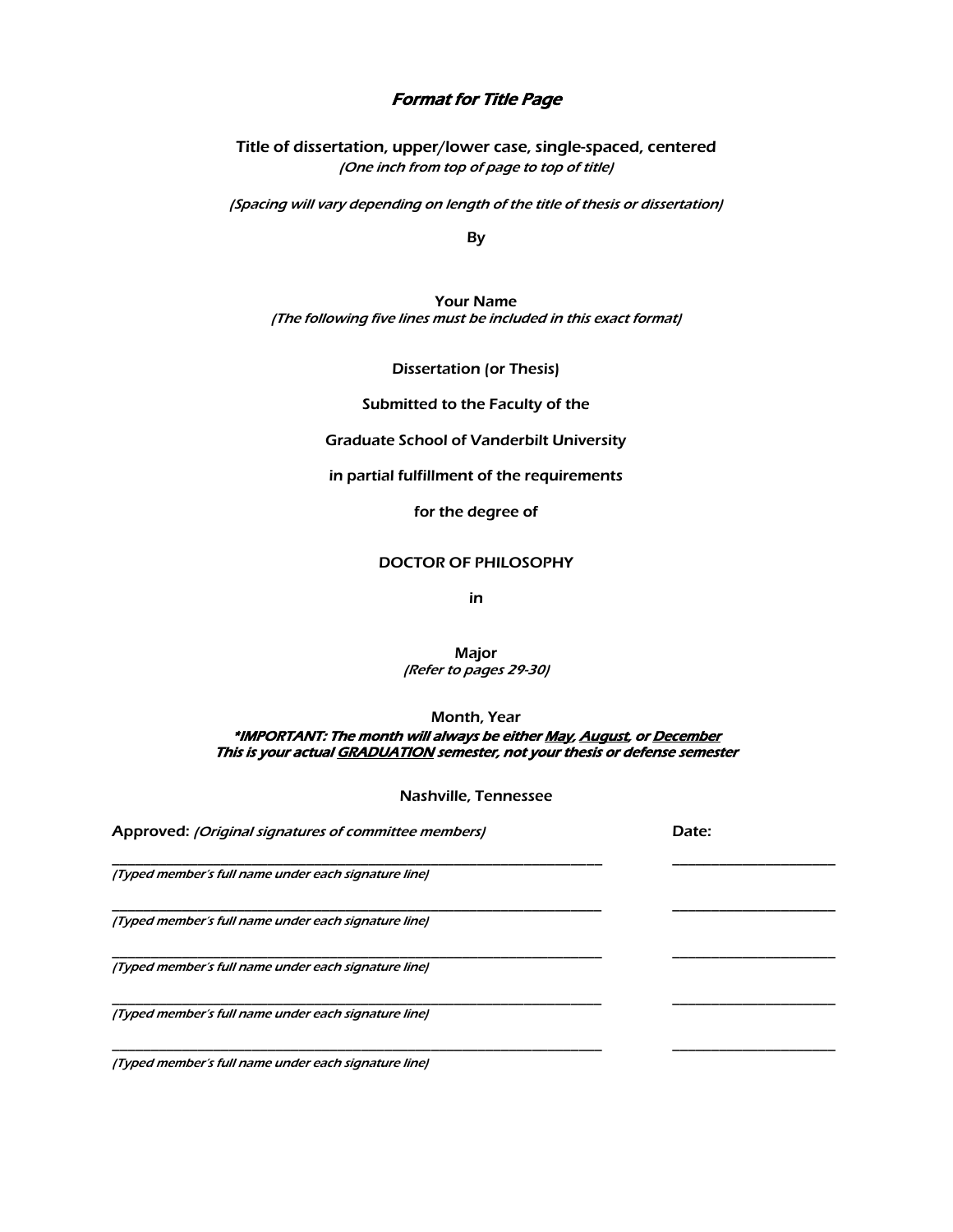Sample Dedication Page

To my amazing daughters, Megan and Alisha, wise beyond their years

and

To my beloved husband, Jonathan, infinitely supportive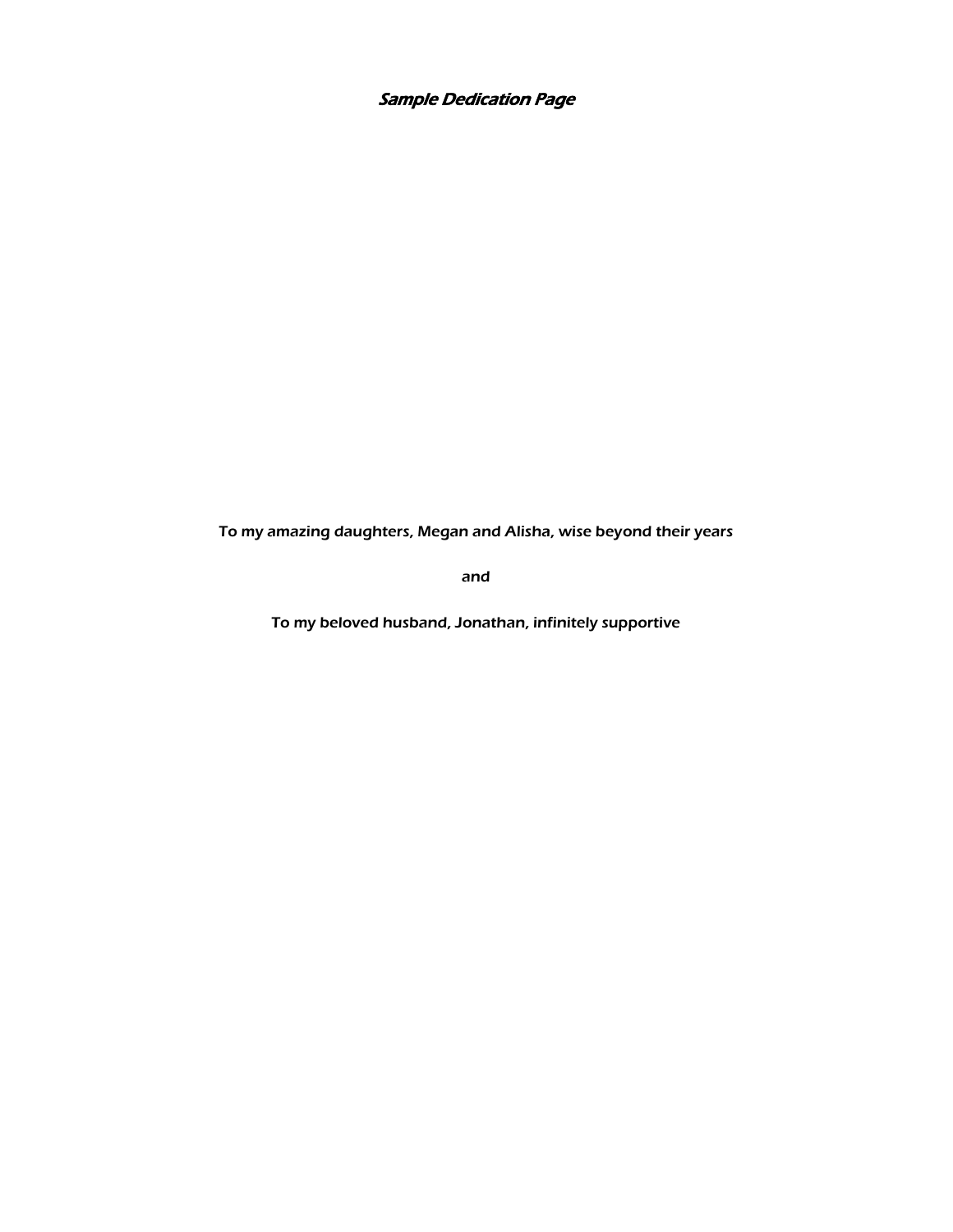#### Sample Acknowledgement Page

#### ACKNOWLEDGEMENTS

 This work would not have been possible without the financial support of the Vanderbilt Physician Scientist Development Award, the American Roentgen Ray Society Scholarship or the Vanderbilt University Medical Center Department of Radiology and Radiological Sciences. I am especially indebted to Dr. Martin Sandler, Chairman of the Department of Radiology, and Dr. John Worrell, Chief of the Section of Thoracic Radiology, who have been supportive of my career goals and who worked actively to provide me with the protected academic time to pursue those goals.

 I am grateful to all of those with whom I have had the pleasure to work during this and other related projects. Each of the members of my Dissertation Committee has provided me extensive personal and professional guidance and taught me a great deal about both scientific research and life in general. I would especially like to thank Dr. Ron Price, the chairman of my committee. As my teacher and mentor, he has taught me more than I could ever give him credit for here. He has shown me, by his example, what a good scientist (and person) should be.

 Nobody has been more important to me in the pursuit of this project than the members of my family. I would like to thank my parents, whose love and guidance are with me in whatever I pursue. They are the ultimate role models. Most importantly, I wish to thank my loving and supportive wife, Jennifer, and my three wonderful children, Lauren, Jacob and Elizabeth, who provide unending inspiration.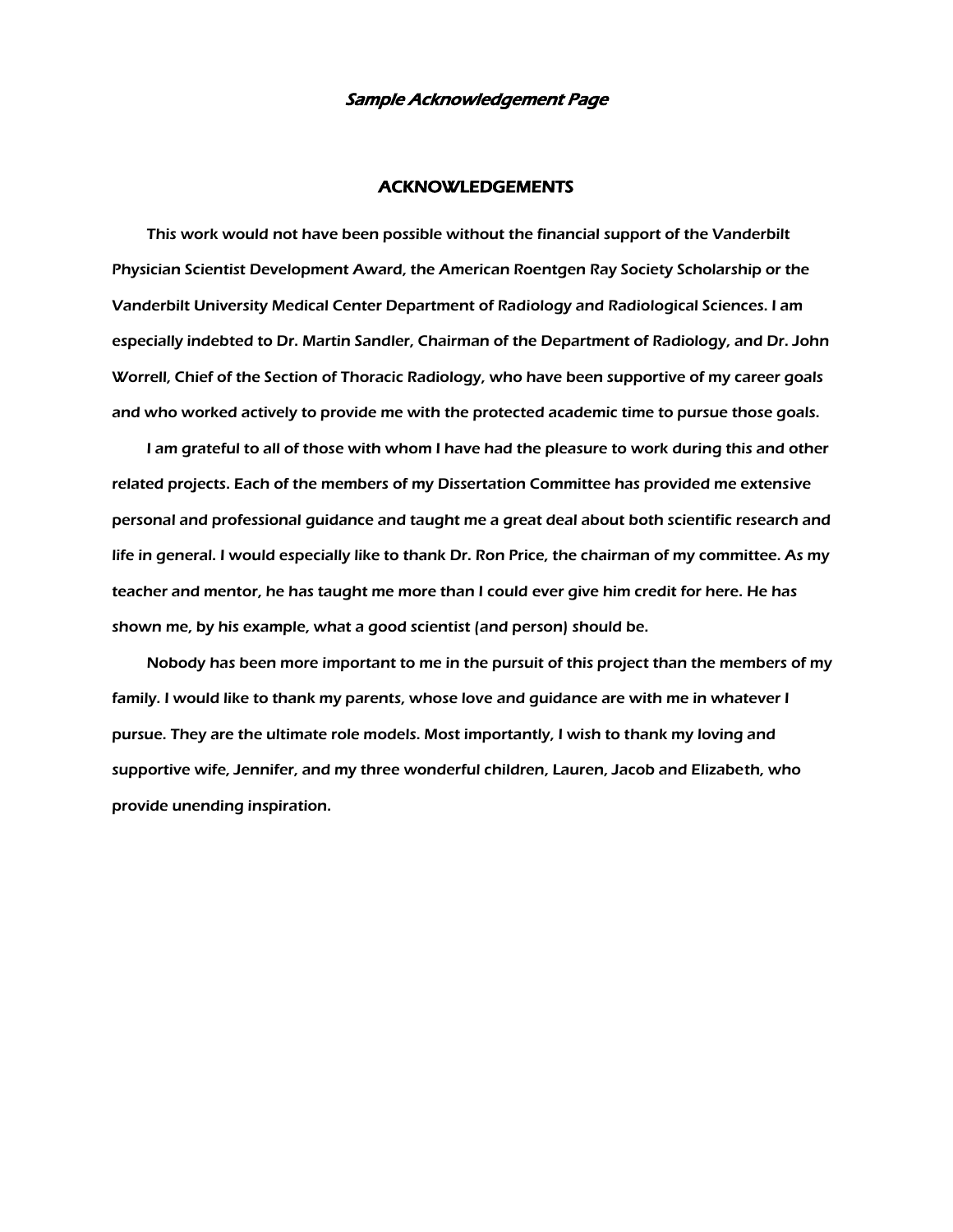# Table of Contents Template

## **TABLE OF CONTENTS**

| Chapter  |  |
|----------|--|
|          |  |
|          |  |
|          |  |
|          |  |
|          |  |
|          |  |
|          |  |
|          |  |
|          |  |
|          |  |
|          |  |
|          |  |
|          |  |
|          |  |
| Appendix |  |
|          |  |
|          |  |
|          |  |
|          |  |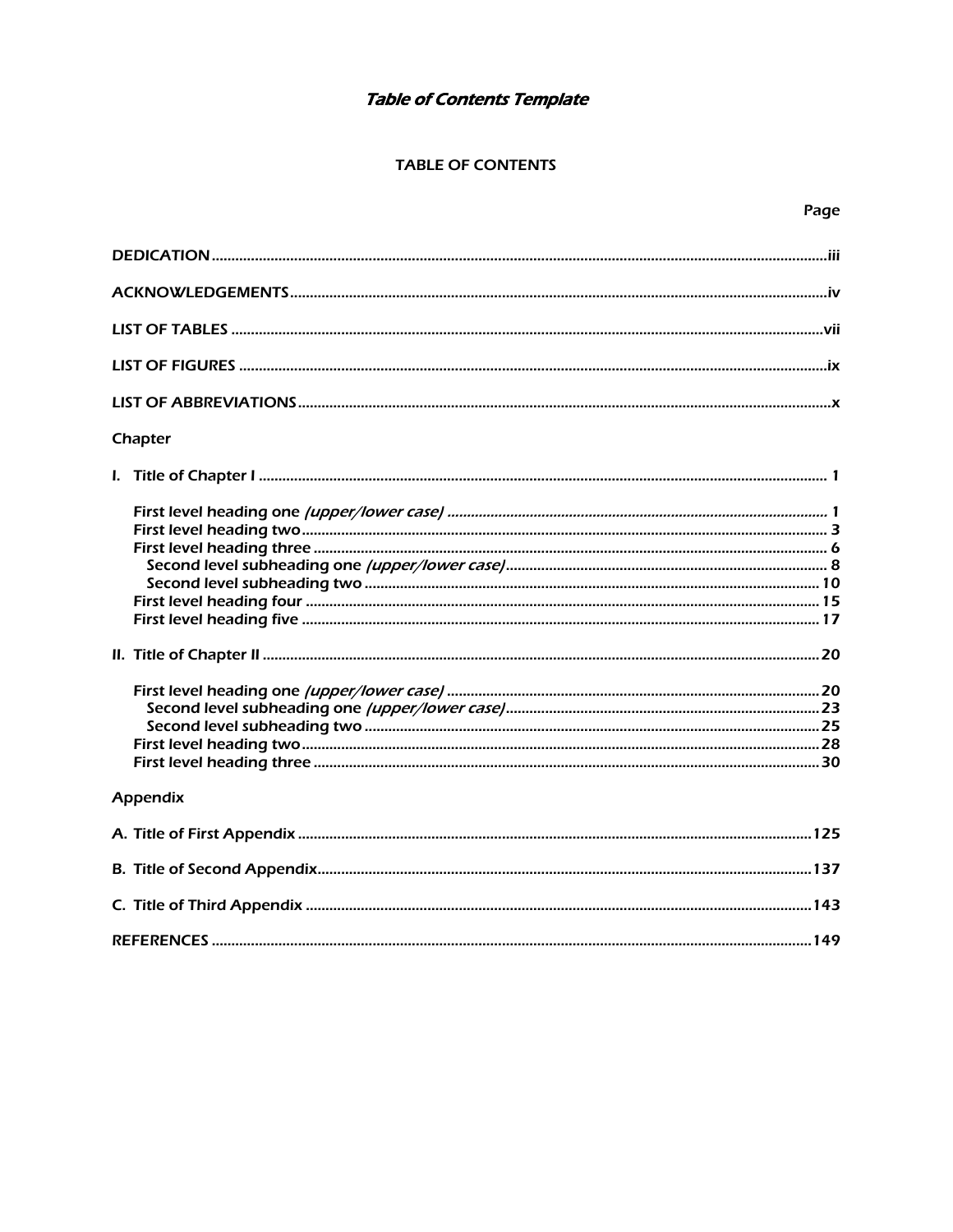# Sample List of Tables

# LIST OF TABLES

| <b>Table</b> |                                                                                      | Page |
|--------------|--------------------------------------------------------------------------------------|------|
| 1.           |                                                                                      |      |
| 2.           |                                                                                      |      |
| 3.           |                                                                                      |      |
| 4.           |                                                                                      |      |
| 5.           | Selected Health Risk Assessment Techniques—Strengths and Weaknesses  54              |      |
| 6.           | Distinguishing Characteristics of Point Estimate and Probabilistic Human Health Risk |      |
| 7.           |                                                                                      |      |
| 8.           |                                                                                      |      |
| 9.           | Baseline Risks for SDA Human Health Contaminants of Potential Concern  151           |      |
|              | 156. Baseline Risks for BCBG Residential Contaminants of Potential Concern 15        |      |
|              |                                                                                      |      |
|              |                                                                                      |      |
|              | 186. Hazard Evaluation for Manage-in-Place Alternative, No Action Option (1A)  186   |      |
|              |                                                                                      |      |
|              | 15. Summary of the Most Important Human Health Risks and Knowledge Gaps for the SDA  |      |
|              |                                                                                      |      |
|              |                                                                                      |      |
|              | 18. Hazard Evaluation for Manage-in-Place Alternative, No Action Option (1A) 222     |      |
|              |                                                                                      |      |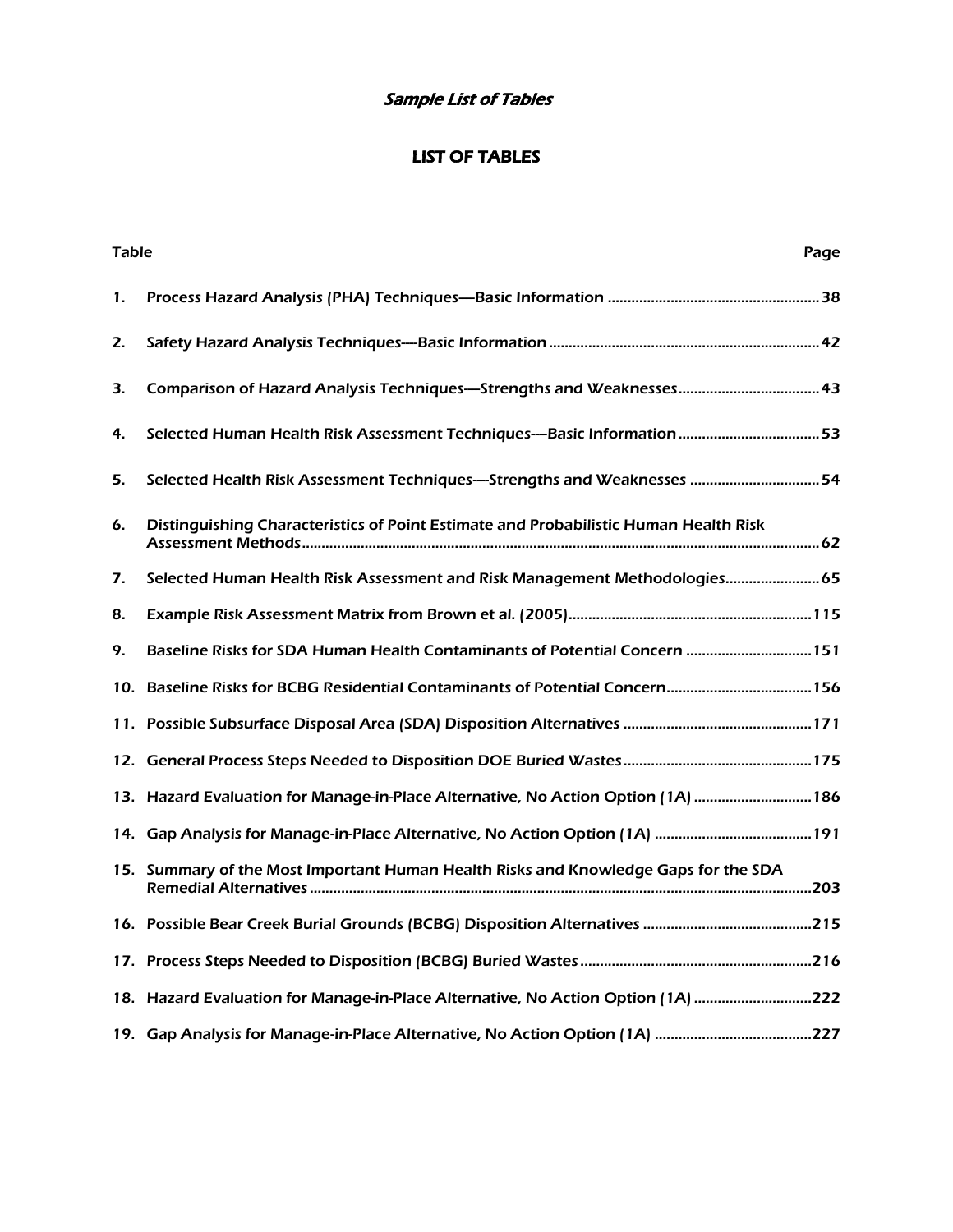# Sample List of Figures

# LIST OF FIGURES

| <b>Figure</b> |                                                                                             | Page |
|---------------|---------------------------------------------------------------------------------------------|------|
| 1.            | Oviposition sites and resulting fruit shapes for flowers pollinated by Tegeticula           |      |
| 2.            |                                                                                             |      |
| 3.            |                                                                                             |      |
| 4.            | Distribution of the pollinator Tegeticula elatella and the cheater T. intermedia the United |      |
| 5.            | Maximum likelihood tree for the Tegeticula elatella, T. intermedia mitochondrial DNA        |      |
| 6.            | Likelihood scores calculated from AFLP date for Tegeticula elatella, T. intermedia, and     |      |
| 7.            | Site locations for Tegeticula intermedia and T. Cassandra in the United States  61          |      |
| 8.            | Hypothetical scenario for the evolution of cheating in the Tegeticula intermedia            |      |
| 9.            | Maximum-likelihood tree for Tegeticula intermedia and T. Cassandra mitochondrial DNA        |      |
|               |                                                                                             |      |
|               |                                                                                             |      |
|               | 12. Isolation by distance results for Tegeticula intermedia and T. cassandra75              |      |
|               |                                                                                             |      |
|               |                                                                                             |      |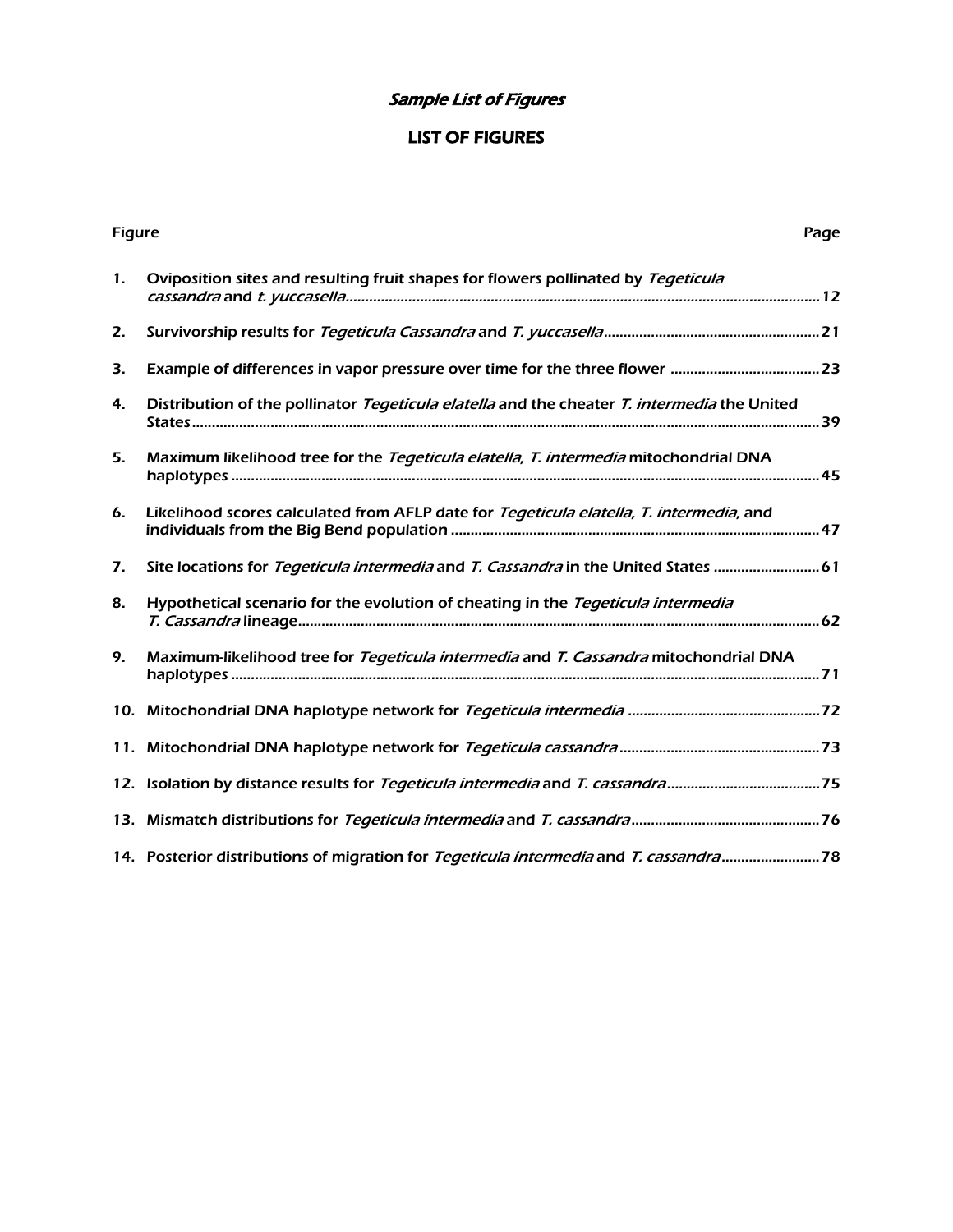## Spacing Template – Chapter One, Page One

#### CHAPTER I

#### TITLE OF CHAPTER

#### First-Level Heading

 Begin each chapter at the top of a new page. Follow the chapter number and chapter title with the same amount of space (line and one-half, double space, or "two enters, with spacing set to double space"). Use this same amount of space to precede first -and second- level headings, and before and after figures and tables.

#### Second-Level Heading

 The number of levels and the placement of the headings and subheadings will vary, dependent on departmental requirements or preference. Headings may be centered, left justified, in bold face, italicized, indented or numbered. Use the same style throughout the document.

Be consistent with spacing and heading styles.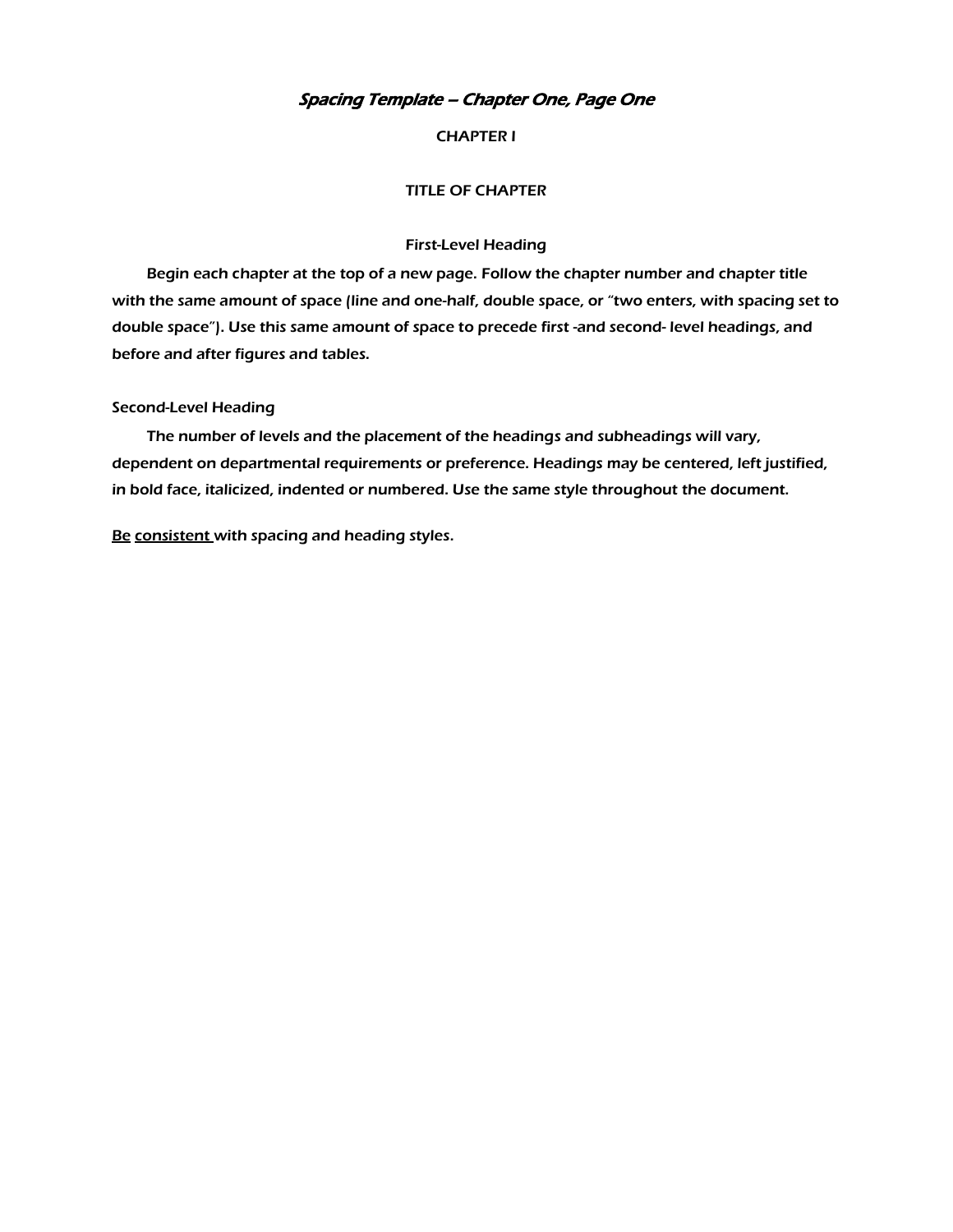## Sample Continuation Page (with quotation and footnotes)

Once again when he reminds us of Thomas S. Kuhn's work on paradigms: "But as Thomas S. Kuhn has stated in the *Structure of Scientific Revolutions*, theory often follows rather than precedes the practical 'shift in paradigm' that he regards as constituting a revolution in most research disciplines."<sup>95</sup> Perhaps the practice of a new paradigm is coming into place with the theory to follow. Perhaps we as historians of ancient Israel should acknowledge an axiom of philosopher of history, Michael Stanford,

 It is therefore not a weakness of history that it generates unending debates Therefore history is to be seen not as a set of cast-iron facts, but rather as an ongoing conversation with one's fellows about affairs of importance or interest – past, present or future. The discussion can at times become debate, or fierce argument…History is not a concept but an activity – an activity of a unique kind…History is…best understood as an endless debate, constituting an important part of the continuing conversation of mankind [sic]. $96$ 

 Contemporary historians then continue to press forward by contemplating increasingly complex questions. Perhaps it is in conversation with the broader discipline of history and philosophy of history that historians of ancient Israel will find acceptable foundations for a new paradigm.<sup>97</sup> Historiography in general, and historiography of ancient Israel specifically, finds itself at an extended crossroad, in need of an agreed-upon historiographic framework. In establishing this framework, the discipline must acknowledge the tradition upon which it stands; it must acknowledge the corrective challenges that have and continue to modify that tradition; it must push that tradition to ask itself challenging questions; it must reformulate itself to meet its current "depression + conduct disorder but do not have ADHD". This is a more accurate representation of the presentation clinicians must deal with in community settings. Finding "pure" examples of a single diagnosis is uncommon. Therefore, in the current study, a child was listed as having a diagnosis if he/she met the criteria for that diagnosis and regardless of the other diagnoses for which he/she might have qualified.

\_\_\_\_\_\_\_\_\_\_\_\_\_\_\_\_\_\_\_\_\_\_\_\_\_\_\_\_\_\_\_\_\_\_\_\_\_\_\_\_\_

 $95$  Dever, 69, discussing Thomas S. Kuhn, *The Structure of Scientific Revolutions* (3<sup>rd</sup> ed.; Chicago: University of Chicago Press, 1996).

<sup>&</sup>lt;sup>96</sup>Stanford, *An Introduction to the Philosophy of History*, preface, viii.

<sup>&</sup>lt;sup>97</sup>As already suggested by Long, "The Future of Israel's Past," passim and Halpern, *The First* Historians, passim.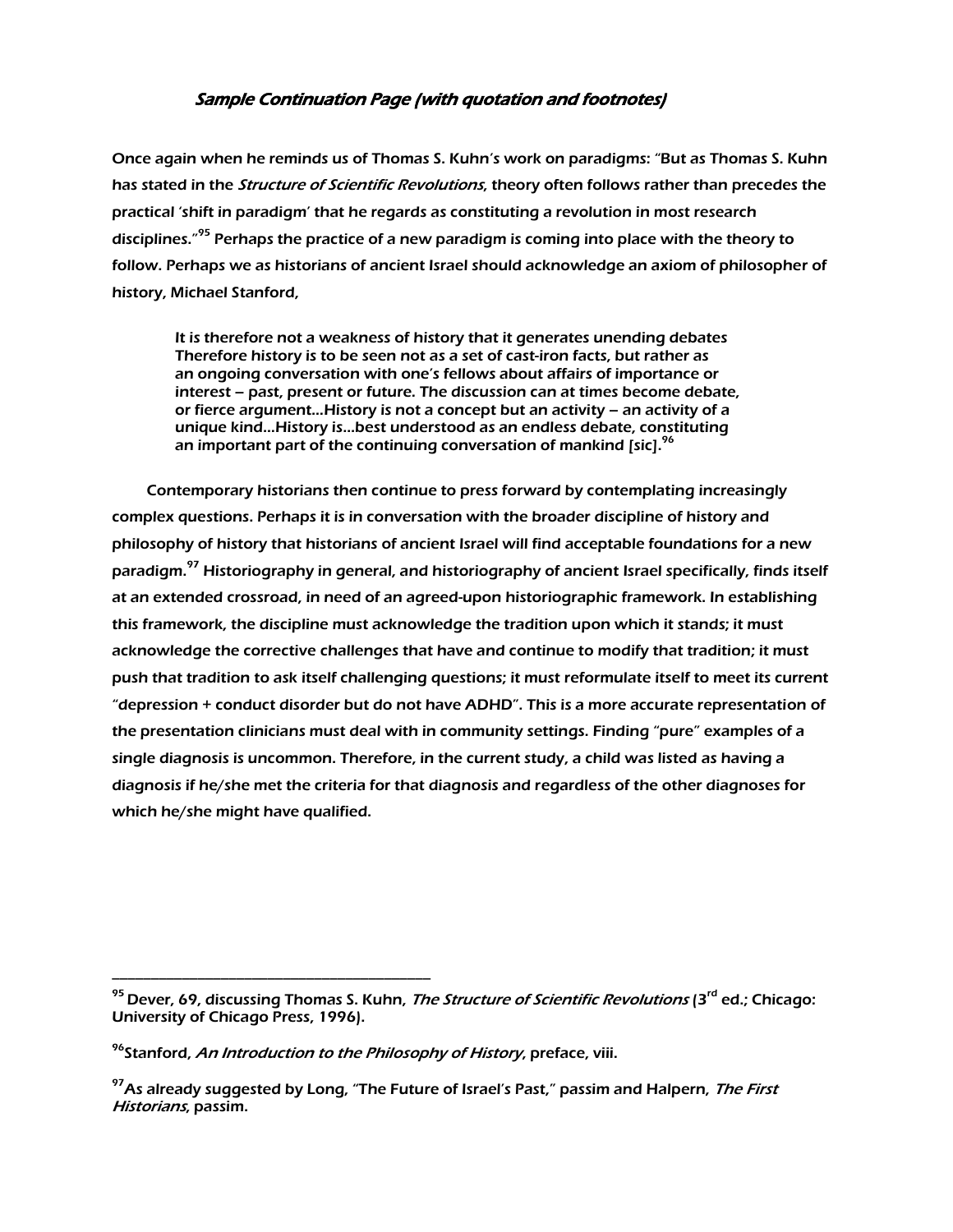## Continuation Page (with table or figure)

"depression + conduct disorder but do not have ADHD". This is a more accurate representation of the presentation clinicians must deal with in community settings. Finding "pure" examples of a single diagnosis is uncommon. Therefore, in the current study, a child was listed as having a diagnosis if he/she met the criteria for that diagnosis and regardless of the other diagnoses for which he/she might have qualified.



Figure 2. Venn Diagram of Co-Morbid Disorders

In addition to the PCAS diagnoses, Internalizing and Externalizing scores from the Child Behavior Checklist were used as indicators of "broadband-specific features" (Weiss, Susser, & Catron, 1998) rather than the narrowband-specific features represented by specific diagnostic categories. Measures of Internalizing and Externalizing behaviors function as indicators of what the parent/surrogate views as the primary problem. T scores for theses two scales were used in analyses. Theses T scores reflect the deviation of all subjects from the mean of their respective normative (age and gender) groups in the same fashion without losing any statistical power (Achenbach, 1991).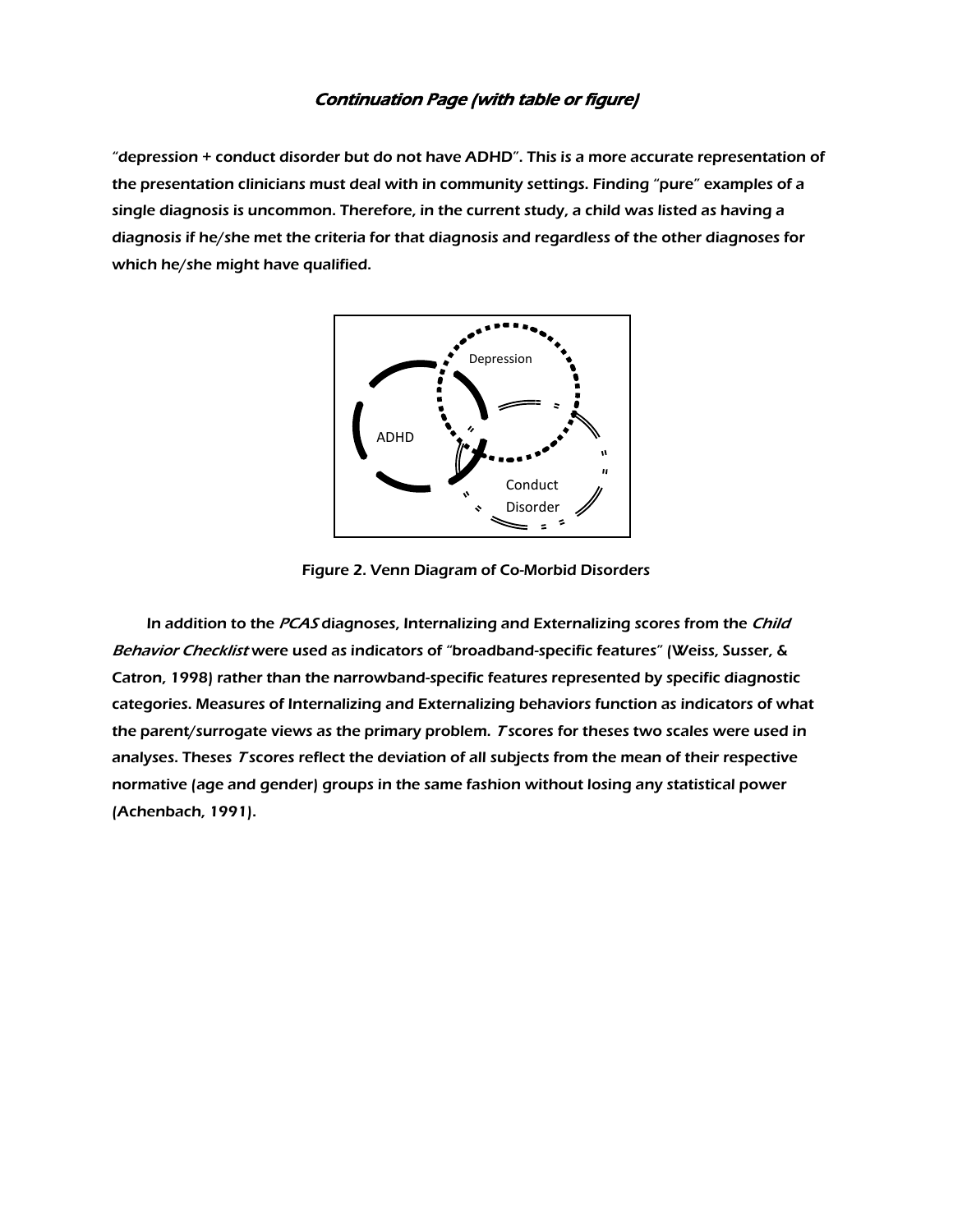### Sample References Page

#### **REFERENCES**

Able, S. and Ungewickell, E. (1990) Auxilin, a newly identified clathrin-associated Protein in coated Vesicles from bovine brain. *J Cell Biol*, 111, 19-29.

Bartels, C., Xia, T., Billeter, M., Guntert, P. and Wuthrich, K. (1995) The program XEASY for computer-supported NMR spectral analysis of biological macromolecules. J Biol NMR, 1-10.

Bashford, D. and Case, D.A. (2000) Generalized born models of macromolecular salvation effects. Annu Rev Phys Chem, 51, 129-152.

Bayer, P., Arndt, A., Metzger, S., Mahajan, R., Melchior, F., Jaenicke, r. and Becker, J. (1998) structure determination of the small ubiquitin-related modified SUMO-1. J Mol Biol, 280, 275-286.

Beal, R., Deveraux, Q., Xia, G., Rechsteiner, M. and Pickart, C. (1996) Surface hydrophobit residues of multiubiquitin chains essential for proteolytic targeting. Proc Natl Acad Sci USA, 93, 861-866.

Bertolaet, B.L., Clarke, D.J., Wolff, M., Watson, M.H., Henze, M., Divita, G. and Reed, S.I. (2001a) UBA domains mediate protein-protein interactions between two DNA damage-inducible proteins. <sup>J</sup> Mol Biol, 313, 955-963.

Bertolaet, B.L., Clarke, D.J., Wolff, M., Watson, M.H., Henze, M., Divita, G. and Reed, S.I. (2001b) UBA domains of DNA damage-inducible proteins interact with ubiquitin. Nat Struct Biol, 8, 417-422.

Biederer, T., Volkwein, C. and Sommer, T. (1997) Role of Cue1p in ubiquitination and degradation at the ER surface. Science, 278, 1806-1809.

Bodehausen, G. and Ruben, D.J. (1980) Natural abundance nitrogen-15 NMR by enhanced heteronuclear spectroscopy. Chemical Physics Letters, 69, 185-189.

Bonifacino, J.S. and Traub, L.M. (2003) Signals for Sorting of Transmembrane Proteins to Endosomes and Lysosomes. Annu Rev Biochem, 72, 395-447.

Braunschweiler, L. and Ernest, R.R. (1983) Coherence transfer by isotropic mixing: Application to proton correlation spectroscopy. Journal of Magnetic Resonance, 53, 521-528.

Buchberger, A. (2002) From UBA to UBX: new words in the ubiquitin vocabulary Trends Cell Biol, 12, 216-221.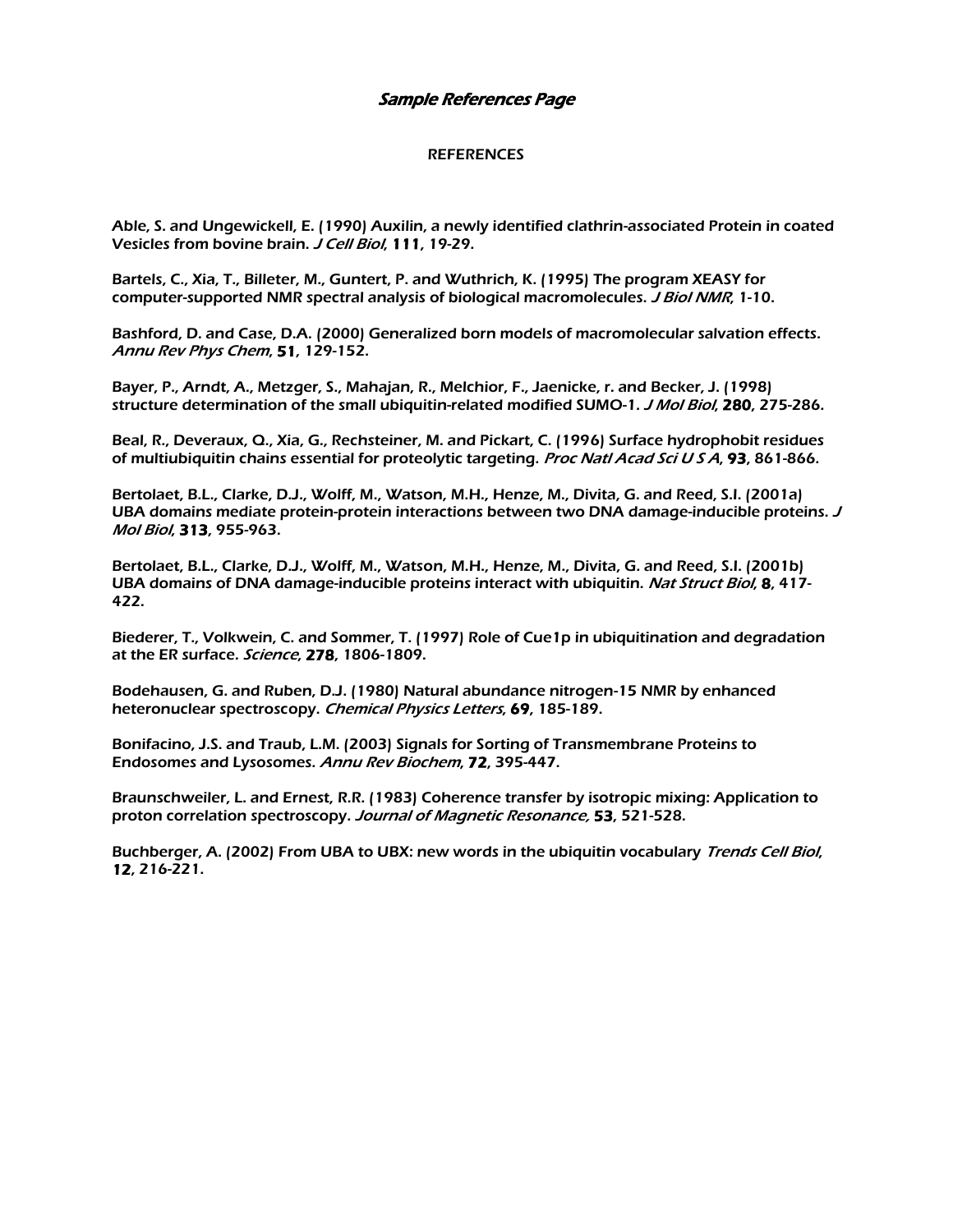## ACADEMIC PROGRAMS AND MAJORS

## Majors listed in *middle* column below *must* be used on Title Page and Abstract

| <b>Academic Program</b>                      | Major *(To be reflected on title page)     | <b>Degrees</b>     |
|----------------------------------------------|--------------------------------------------|--------------------|
| Anthropology                                 | Anthropology                               | M.A., Ph.D.        |
| <b>Astrophysics</b>                          | <b>Astrophysics</b>                        | Ph.D.              |
| <b>Biochemistry</b>                          | <b>Biochemistry</b>                        | M.S.*, Ph.D.       |
| <b>Biological Sciences</b>                   | <b>Biological Sciences</b>                 | M.S.*, Ph.D.       |
| <b>Biomedical Engineering</b>                | <b>Biomedical Engineering</b>              | <b>M.S., Ph.D.</b> |
| <b>Biomedical Informatics</b>                | <b>Biomedical Informatics</b>              | M.S., Ph.D.        |
| <b>Biostatistics</b>                         | <b>Biostatistics</b>                       | <b>M.S., Ph.D.</b> |
| <b>Cancer Biology</b>                        | <b>Cancer Biology</b>                      | M.S.*, Ph.D.       |
| <b>Cell and Developmental Biology</b>        | <b>Cell and Developmental Biology</b>      | M.S.*, Ph.D.       |
| <b>Cellular and Molecular Pathology</b>      | Pathology                                  | M.S.*, Ph.D.       |
| <b>Chemical and Biomolecular Engineering</b> | <b>Chemical Engineering</b>                | <b>M.S., Ph.D.</b> |
| <b>Chemical and Physical Biology</b>         | <b>Chemical and Physical Biology</b>       | M.S.*, Ph.D.       |
| Chemistry                                    | Chemistry                                  | M.S.*, Ph.D.       |
| <b>Civil Engineering</b>                     | <b>Civil Engineering</b>                   | M.S., Ph.D.        |
| <b>Community Research and Action</b>         | <b>Community Research and Action</b>       | M.S.*, Ph.D.       |
| <b>Computer Science</b>                      | <b>Computer Science</b>                    | M.S., Ph.D.        |
| <b>Creative Writing</b>                      | <b>Creative Writing</b>                    | M.F.A.             |
| <b>Earth and Environmental Sciences</b>      | <b>Earth and Environmental Sciences</b>    | M.S., Ph.D.        |
| <b>Economic Development</b>                  | <b>Economics</b>                           | <b>M.A.</b>        |
| <b>Economics</b>                             | <b>Economics</b>                           | M.A.*, Ph.D.       |
| <b>Electrical Engineering</b>                | <b>Electrical Engineering</b>              | M.S., Ph.D.        |
| <b>English</b>                               | <b>English</b>                             | M.A.*, Ph.D.       |
| <b>Environmental Engineering</b>             | <b>Environmental Engineering</b>           | M.S., Ph.D.        |
| Epidemiology                                 | Epidemiology                               | Ph.D.              |
| French                                       | French                                     | M.A.*, Ph.D.       |
| German                                       | German                                     | M.A.*, Ph.D.       |
| <b>Hearing and Speech Sciences</b>           | <b>Hearing and Speech Sciences</b>         | Ph.D.              |
| <b>History</b>                               | <b>History</b>                             | M.A.*, Ph.D.       |
| <b>Human Genetics</b>                        | <b>Human Genetics</b>                      | Ph.D.              |
| Interdisciplinary, Individualized Degrees    | Interdisciplinary Studies: (Subtitle)      | M.A., M.S., Ph.D.  |
| <b>Interdisciplinary Materials Science</b>   | <b>Interdisciplinary Materials Science</b> | M.S., Ph.D.        |
| <b>Latin American Studies</b>                | <b>Latin American Studies</b>              | <b>M.A.</b>        |
| <b>Law and Economics</b>                     | <b>Law and Economics</b>                   | Ph.D.              |
| <b>Leadership and Policy Studies</b>         | <b>Leadership and Policy Studies</b>       | Ph.D.              |
| Learning, Teaching, and Diversity            | Learning, Teaching, and Diversity          | M.S.*, Ph.D.       |
| <b>Liberal Arts and Science</b>              | <b>Liberal Arts and Science</b>            | <b>M.L.A.S.</b>    |
| <b>Mathematics</b>                           | <b>Mathematics</b>                         | M.A., M.S., Ph.D.  |
| <b>Mechanical Engineering</b>                | <b>Mechanical Engineering</b>              | <b>M.S., Ph.D.</b> |